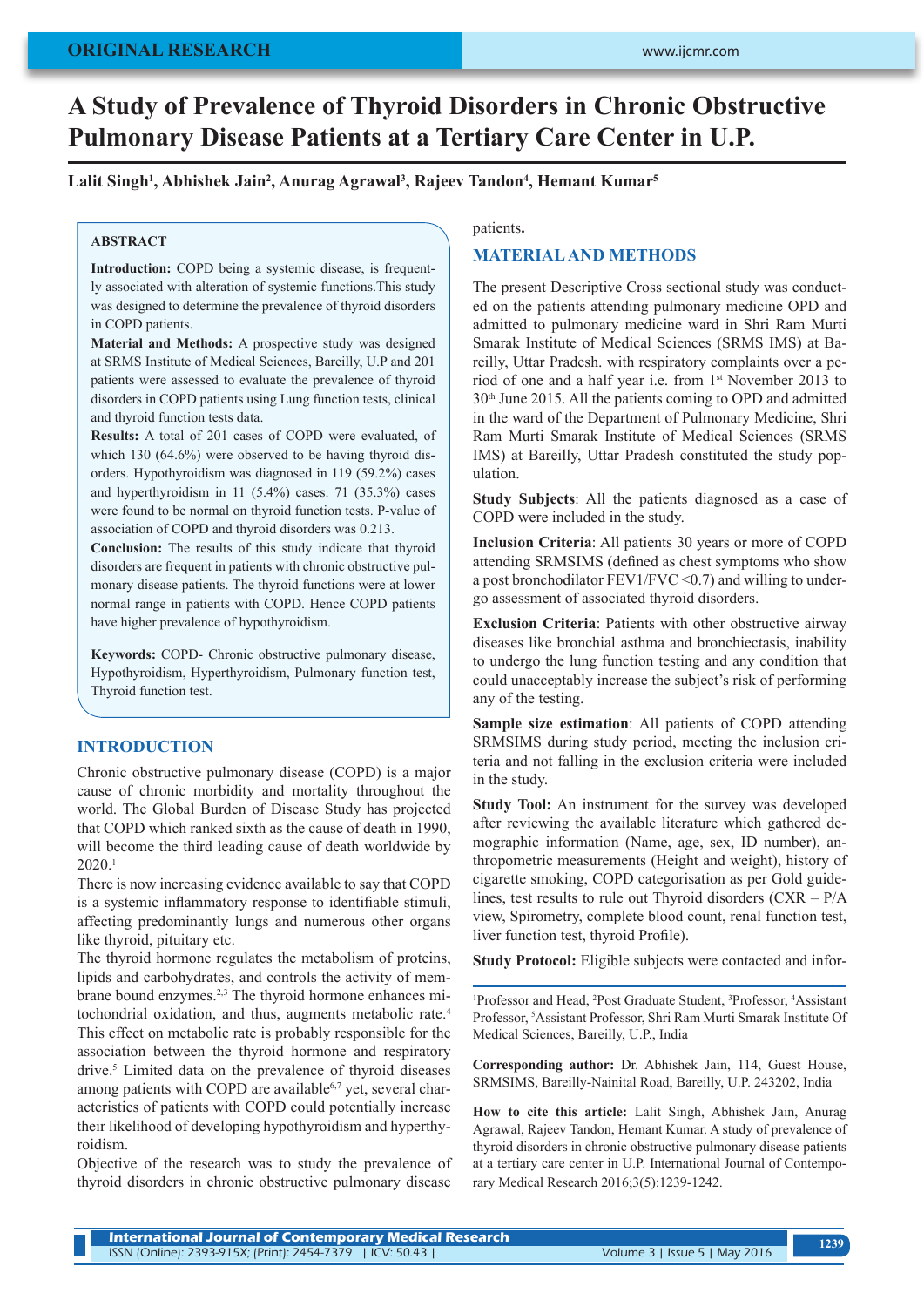mation about the purpose of study was given, rapport was developed and voluntary consent was taken before filling the pre-designed questionnaire. The methodology comprised of face-to-face interview in the presence of one attendant, preferably care-taker of the patient or closely related. Information was collected on general demographic parameters, COPD, thyroid disorders present and appropriate laboratory investigations. Presence of thyroid disorder was elicited by self-reporting, supplemented by history, clinical examination and scrutiny of relevant medical records and documents.

**Defining Chronic Obstructive Pulmonary Disease (COPD):** As per GOLD guidelines (2015), Chronic Obstructive Pulmonary Disease (COPD) is defined as a common preventable and treatable disease which is characterized by persistent airflow limitation that is usually progressive and associated with an enhanced chronic inflammatory response in the airways and the lung to noxious particles or gases.<sup>8</sup>

Spirometry measurements are evaluated by comparison with reference values based on age, height, sex, and race. For greater accuracy spirometry was performed thrice and the largest values of both FVC and FEV1 were noted from three technically satisfactory curves.<sup>8</sup>

COPD severity was classified based on spirometric assessment according to the Gold classification 2015, as follows: In patients with  $FEV1/FVC < 0.70$ :

#### **Assessment of Thyroid function**

A complete thyroid function test comprising of measuring the levels of TSH,  $T_3$  and  $T_4$  in serum was performed on the blood of all the COPD patients at Central Lab, Department of Biochemistry. The patients were labelled as having hypothyroidism and hyperthyroidism according to the WHO as per the values listed under:

It is clear from table 3 that 15.9% (32) of the patients belonged to the age group up to 50 years and almost  $30.3\%$  $(61)$  belonged to the group 51-60 years. Around 33.3%  $(67)$ of the patients were in the age group 61-70 years and 20.4% (41) belonged to above 70 years group. The graphical representation of the distribution of patients according to age is given in figure 1.

Table 4 shows the frequency and percentage distribution according to sex. Out of 201 patients studied with spirometry, around 70.1% (141) of the patients were male and 29.9% (60) were female. The graphical representation of the distribution of patients according to sex is given in figure 2.

Table 5 shows the frequency and percentage distribution according to smoking habit. Out of 201 patients studied, majority 94.5% (190) of the patients have the habit of smoking and the rest 5.5% (11) have not. The graphical representation of the distribution of smoker is given in figure 3.

Table 6 shows the frequency and percentage distribution according to COPD severity. It is clear that 24.4% (49) of the patients classified into mild grade and almost 40.8% (82) belonged to moderate grade. Around 31.3% (63) of the patients were severe grade and only 3.5% (7) belonged to very severe grade. The graphical representation of the distribution of COPD severity is given in figure 4.

Table 7 shows the frequency and percentage distribution of thyroid disorders. It is clear that 35.3% (71) of the patients

| Gold 1                                                  | Mild        | $FEV1 \ge 80\%$ predicted            |  |
|---------------------------------------------------------|-------------|--------------------------------------|--|
| Gold 2                                                  | Moderate    | $50\% \leq FEV1 \leq 80\%$ predicted |  |
| Gold 3                                                  | Severe      | $30\% \leq FEV1 \leq 50\%$ predicted |  |
| Gold 4                                                  | Very Severe | $FEV1 < 30\%$ predicted              |  |
| Table-1: Classification of COPD severity on spirometric |             |                                      |  |
| assessment <sup>8</sup>                                 |             |                                      |  |

|                                                          | $TSH$ ( $\mu$ IU/ml) | $T_3$ (ng/ml)  | $T_a$ (µg/dl) |
|----------------------------------------------------------|----------------------|----------------|---------------|
| Normal                                                   | $0.4 - 4.5$          | $3.0 - 7.0$    | $0.7 - 1.4$   |
| Hyperthyroidism                                          | < 0.4                | >70            | >14           |
| Hypothyroidism                                           | >4.5                 | $<$ 3 $\Omega$ | < 0.7         |
| Table-2: Classification of thyroid disorder <sup>9</sup> |                      |                |               |

|                                                           | <b>Frequency</b> | Percent |  |
|-----------------------------------------------------------|------------------|---------|--|
| Up to 50 Years                                            | 32               | 15.9%   |  |
| 51 - 60 Years                                             |                  | 30.3%   |  |
| 61 - 70 Years                                             | 67               | 33.3%   |  |
| Above 70 Years                                            |                  | 20.4%   |  |
| Total                                                     | 201              | 100.0%  |  |
| <b>Table-3:</b> Distribution of patients according to age |                  |         |  |

|                                                    | Frequency | Percent  |
|----------------------------------------------------|-----------|----------|
| Male                                               | 141       | $70.1\%$ |
| Female                                             | 60        | 29.9%    |
| Total                                              | 201       | 100.0%   |
| Table-4: Distribution of patients according to sex |           |          |

|                                                                     | Frequency | Percent |
|---------------------------------------------------------------------|-----------|---------|
| Yes                                                                 | 190       | 94.5%   |
| N <sub>0</sub>                                                      |           | $5.5\%$ |
| 100.0%<br>Total<br>201                                              |           |         |
| <b>Table-5:</b> Distribution of patients according to smoking habit |           |         |

|                                                              | <b>Frequency</b> | Percent  |  |
|--------------------------------------------------------------|------------------|----------|--|
| Mild                                                         | 49               | $24.4\%$ |  |
| Moderate                                                     | 82               | 40.8%    |  |
| Severe                                                       | 63               | 31.3%    |  |
| Very Severe                                                  |                  | 3.5%     |  |
| Total                                                        | 201              | 100.0%   |  |
| Table-6: Distribution of patients according to COPD severity |                  |          |  |

|                                                                      | Frequency | Percent |  |
|----------------------------------------------------------------------|-----------|---------|--|
| <b>Normal</b>                                                        |           | 35.3%   |  |
| Hypothyroidism                                                       | 119       | 59.2%   |  |
| Hyperthyroidism                                                      |           | $5.5\%$ |  |
| Total                                                                | 201       | 100.0%  |  |
| <b>Table-7:</b> Distribution of patients according to Thyroid disor- |           |         |  |
| ders                                                                 |           |         |  |

were normal. Around 59.2% (119) of the patients have hypothyroidism and only 5.5% (11) have hyperthyroidism. The graphical representation of the distribution of thyroid disorders is given in figure 5.

#### **DISCUSSION**

The study was carried out in the department of Pulmonary Medicine at Sri Ram Murti Smarak Institute of Medical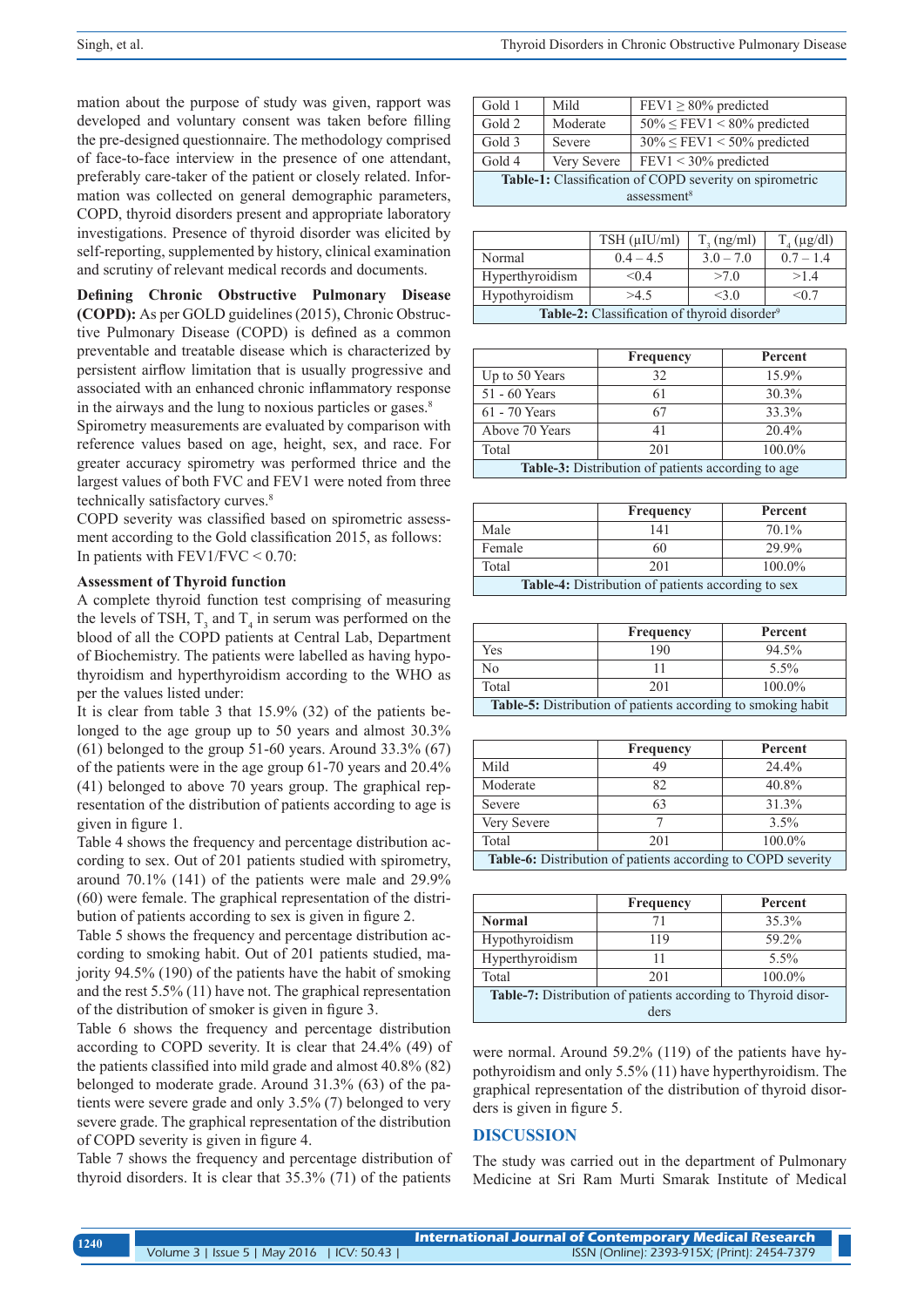

**Figure-1:** Distribution of patients according to age



Sex Distribution **Figure-2:** Distribution of patients according to sex



**Figure-3:** Distribution of patients according to smoking habit

Sciences, Bareilly over a period of 18 months. The study was carried out on 201 subjects who were diagnosed as a case of COPD. Each subject was screened to fulfill the inclusion and exclusion criteria. Various investigations and tests were performed to diagnose comorbidities mentioned as per the GOLD guidelines.

The subjects were selected randomly from the IPD and OPD. No age and sex distribution was made.

The mean age of COPD patients was 62.6 years. Majority of patients were in the age group of 61-70 years. (Table no.3)

Among 201 patients, 60 were females and 141 were males. There was male predominance with the male to female ratio of 2.3:1. (Table no.4)

Majority 190 (94.5%) of the patients had the habit of smoking or had history of long term chullah smoke exposure and



**Figure-4:** Distribution of patients according to COPD severity



**Figure-5:** Distribution of patients according to Thyroid disorders Normal Hypothyroidism Hyperthyroidism

the rest 11 (5.5%) had no such history. (Table no.5) Out of all the patients studied, about 49 (24.4%) of the patients were classified as having mild COPD and 82 (40.8%) belonged to moderate grade and 63(31.3%) of the patients had severe grade and only 7 (3.5%) belonged to very severe COPD. (Table no. 6)

#### **COPD and thyroid disorders**

In our study prevalence of thyroid disorders was 64.7% (n=130) and out of which around 119 (59.2%) of the patients had hypothyroidism and only 11 (5.5%) had hyperthyroidism.

R. Prakash et al<sup>10</sup> in 2014 conducted a study and 96 cases of acute exacerbation of COPD were analysed and he found that 62 (64.58%) patients had lower levels of T3, T4, and TSH and even lower during the exacerbation stage and more significantly in above 60 years of age group.

Gulfidan Aras et al<sup>11</sup> in 2014 conducted a study and 21 patients within the exacerbation period of COPD were evaluated and found that 7 (33.33%) patients had free T3 levels below the normal values, and 3 (14.28%) patients had TSH levels below the normal values.

Gupta Madhuri et al<sup>12</sup> in 2013 reported a study and 60 COPD patients and 30 age matched healthy controls were studied and he found that there was a significant difference with respect to BMI, mean serum FT3. Mean serum TSH was within normal limits but had lower values than controls. FT4 was within normal limits. Mean serum FT3 was negatively correlated with bicarbonate levels whereas FT4 was negatively correlated to haemoglobin levels.

Sevinc Sarinc Ulasli et al<sup>13</sup> in 2013 did a study in which  $128$